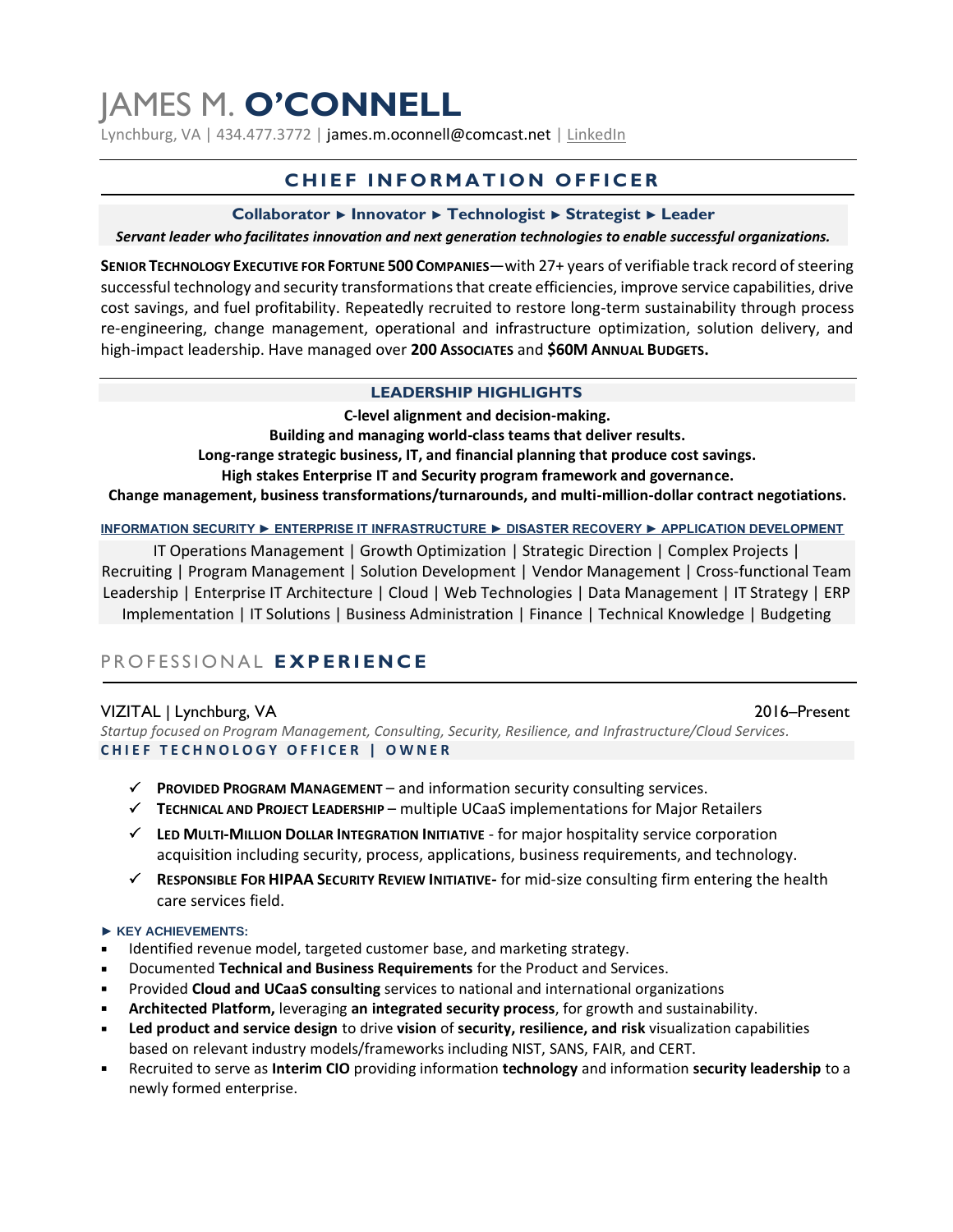## ADVANCE AUTO PARTS | Roanoke, VA 2017–2019

*Fortune 300 leading automotive aftermarket parts retailer serving professional installers and do-it-yourself customers.* SENIOR DIRECTOR, INFRASTRUCTURE ARCHITECTURE & ENGINEERING

- **RESPONSIBLE FOR TECHNOLOGIES SUPPORTING** >5000 Retail Stores, 51 Distribution Centers, 3 Data Centers, and Cloud Infrastructure including Compute, Cloud, Storage, and Networks.
- **LEADING TEAM OF >150 TECHNOLOGY PROFESSIONALS** through an organizational and technical turnaround enabling the business to increase its eCommerce and In-store sales, distribution effectiveness, analytics capabilities, call center productivity, and investment benefits.
- **SUCCESSFULLY LED UPGRADES TO AREAS OF OBSOLESCENCE ACCOUNTING -** for >75% of operating environment effectively leveraging data center and cloud to increase operating capabilities and service levels.
- **► KEY ACHIEVEMENTS:**
- **Saved over \$800k annually** through renegotiated collaboration platform contract.
- Led **cloud strategy, evaluation and implementation** of the "Edge" network.
- Partnered with business organizations, internal IT teams, and vendors to effectively architect, design and implement remediation upgrades in **excess of \$20 million.**
- **Provided for training opportunities** for staff to effectively lower attrition and increase productivity.
- **Reduced non-recurring charges** for new store **network by \$4M** and reduced **service tickets by >80%.**

## FEDERAL RESERVE SYSTEM | Richmond, VA 2012–2016

*IT services agency delivering national infrastructure and technology services to The Central Bank for the USA.* **C H I E F A R C H I T E C T , E N T E R P R I S E T E C H N O L O G Y & S E C U R I T Y A R C H I T E C T U R E**

- **REPORTED TO CTO & CISO WHILE MANAGING 30 DIRECT REPORTS**  mandated to lead rebuilding of entire enterprise architecture organization, revitalize alliances across 12 reserve banks, the Board of Governors, and 15 businesses across EA group, and create sustainable strategy, architecture, and standards processes to support the central banking System of the United States.
- **LED SECURITY ARCHITECTURE ORGANIZATION** including primary responsibility for creation and publication of the Federal Reserve security strategy, security framework, security roadmap, and security community of practice. Represented the CISO on system level governance groups comprised of bank and business executives – including the information management leadership team, the application development leadership team, the design review board, and the architecture review board.
- **CHAMPIONED MULTIPLE IT SYSTEM STRATEGIES AND FRAMEWORKS –** through the creation, publication, security integration, and adoption of cloud, Mobile Application Development, Secure Mobility, Browser, Resilience, ESB/Integration, Multi-Factor Authentication, Enterprise Security, Information Management, End Point, Enterprise Architecture, Enterprise Reference Architecture, Virtualization, and Enterprise Storage.

## **► KEY ACHIEVEMENTS:**

- **Overhauled Enterprise Architecture** practice, driving **vision and transformational initiatives** through stakeholder consultation, partnership building, and cross-functional collaboration.
- **Revitalized trust-based relationships** with strategic CIOs and ISOs in Federal Reserve banks and businesses that resulted in fluid adoption of new strategies and frameworks.
- Maintained seamless adoption of new strategies and architectures by effectively steering 4 crossfunctional teams composed of technology architects, security architects, standards group, and communications team across Federal Reserve system.
- **Founded and chaired Architecture Community of Practice** with direct oversight to **200+ architects and technologists** throughout the Federal Reserve System.
- **Restored Enterprise Architecture group as a "Value-Driven" organization** integrated with strategies, scalable architectures, and **innovative IT capabilities** to support business objectives.